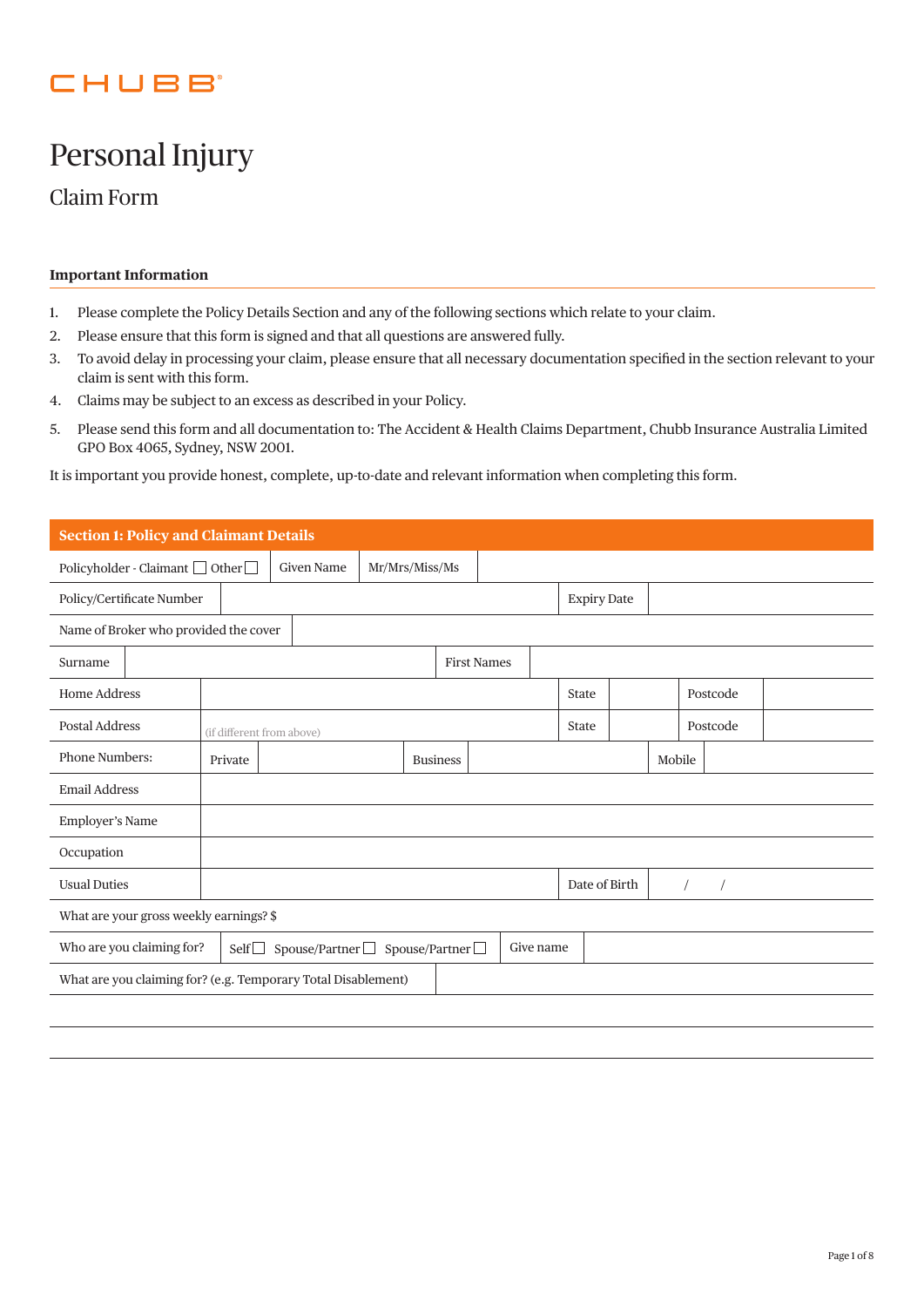## **Electronic Funds Transfer Details**

Following Chubb approval of your claim, should you wish to have your claim benefits transferred directly into your bank account, please provide the following details:

| <b>Australian Bank Account Details</b>                                                                                                                                                         |                          |                      |                              |  |  |                                                  |  |
|------------------------------------------------------------------------------------------------------------------------------------------------------------------------------------------------|--------------------------|----------------------|------------------------------|--|--|--------------------------------------------------|--|
| Name of Financial Institution                                                                                                                                                                  |                          |                      | <b>Account Holder's Name</b> |  |  |                                                  |  |
| <b>BSB</b> Number                                                                                                                                                                              |                          |                      | <b>Account Number</b>        |  |  |                                                  |  |
| <b>GST Information (For Australian Claims Only)</b>                                                                                                                                            |                          |                      |                              |  |  |                                                  |  |
| a) Are you registered for GST Purposes?                                                                                                                                                        |                          |                      |                              |  |  | $\Box$ Yes $\Box$ No                             |  |
| b) What is your Australian Business Number (ABN)?                                                                                                                                              |                          |                      |                              |  |  |                                                  |  |
| c) Have you claimed or are you entitled to claim an Input Tax Credit (ITC) in respect to the GST paid on the insurance policy<br>$\Box$ Yes $\Box$ No<br>under which this claim is being made? |                          |                      |                              |  |  |                                                  |  |
| d) If Yes, what percentage of the GST did you claim or are you entitled to claim?<br>%<br>(if the GST paid and your ITC entitlement are the same amount, the answer to this question is 100%)  |                          |                      |                              |  |  |                                                  |  |
| <b>Section 2 - Claims for Injury/Illness/Death</b>                                                                                                                                             |                          |                      |                              |  |  |                                                  |  |
| What is the injury or illness?                                                                                                                                                                 |                          |                      |                              |  |  |                                                  |  |
|                                                                                                                                                                                                |                          |                      |                              |  |  |                                                  |  |
| If injury, how exactly did it occur?                                                                                                                                                           | i.e. playing sport, etc. |                      |                              |  |  |                                                  |  |
|                                                                                                                                                                                                |                          |                      |                              |  |  |                                                  |  |
| When did the injury occur, or the illness begin or first manifest itself or when was it first diagnosed?                                                                                       |                          |                      |                              |  |  |                                                  |  |
| Did the injury or illness cause you to stop work?                                                                                                                                              |                          | $\Box$ Yes $\Box$ No | If Yes, when?                |  |  |                                                  |  |
| $\Box$ Yes $\Box$ No<br>Have you returned to work full-time?<br>If Yes, when?                                                                                                                  |                          |                      |                              |  |  |                                                  |  |
| Have you returned to work part-time?                                                                                                                                                           |                          | $\Box$ Yes $\Box$ No | If Yes, when?                |  |  | If YES, - what hours and duties are you working? |  |
| Hours<br>Days                                                                                                                                                                                  | Duties                   |                      |                              |  |  |                                                  |  |
| Is this condition due to injury or sickness arising out of your employment?                                                                                                                    |                          |                      |                              |  |  | $\Box$ Yes $\Box$ No                             |  |
| If Yes, give details                                                                                                                                                                           |                          |                      |                              |  |  |                                                  |  |
| If Injury, how exactly did it occur?                                                                                                                                                           |                          |                      |                              |  |  |                                                  |  |
|                                                                                                                                                                                                |                          |                      |                              |  |  |                                                  |  |
| Who is your usual family doctor?                                                                                                                                                               |                          |                      |                              |  |  |                                                  |  |
| Name                                                                                                                                                                                           |                          |                      |                              |  |  |                                                  |  |
| Address                                                                                                                                                                                        |                          |                      |                              |  |  |                                                  |  |
| Telephone Numbers                                                                                                                                                                              |                          |                      |                              |  |  |                                                  |  |
| When did you first get treatment from a medical practitioner for this condition?<br>$\sqrt{2}$<br>$\sqrt{2}$                                                                                   |                          |                      |                              |  |  |                                                  |  |
| Doctor's Name                                                                                                                                                                                  |                          |                      |                              |  |  |                                                  |  |
| Address                                                                                                                                                                                        |                          |                      |                              |  |  |                                                  |  |
| Telephone Number                                                                                                                                                                               |                          |                      |                              |  |  |                                                  |  |
| $\Box$ Yes $\Box$ No<br>Have you consulted any other medical practitioner for this condition? If Yes, give details                                                                             |                          |                      |                              |  |  |                                                  |  |
| Doctor's Name                                                                                                                                                                                  |                          |                      |                              |  |  |                                                  |  |
| Address                                                                                                                                                                                        |                          |                      |                              |  |  |                                                  |  |
| Telephone Number                                                                                                                                                                               |                          |                      | Period                       |  |  |                                                  |  |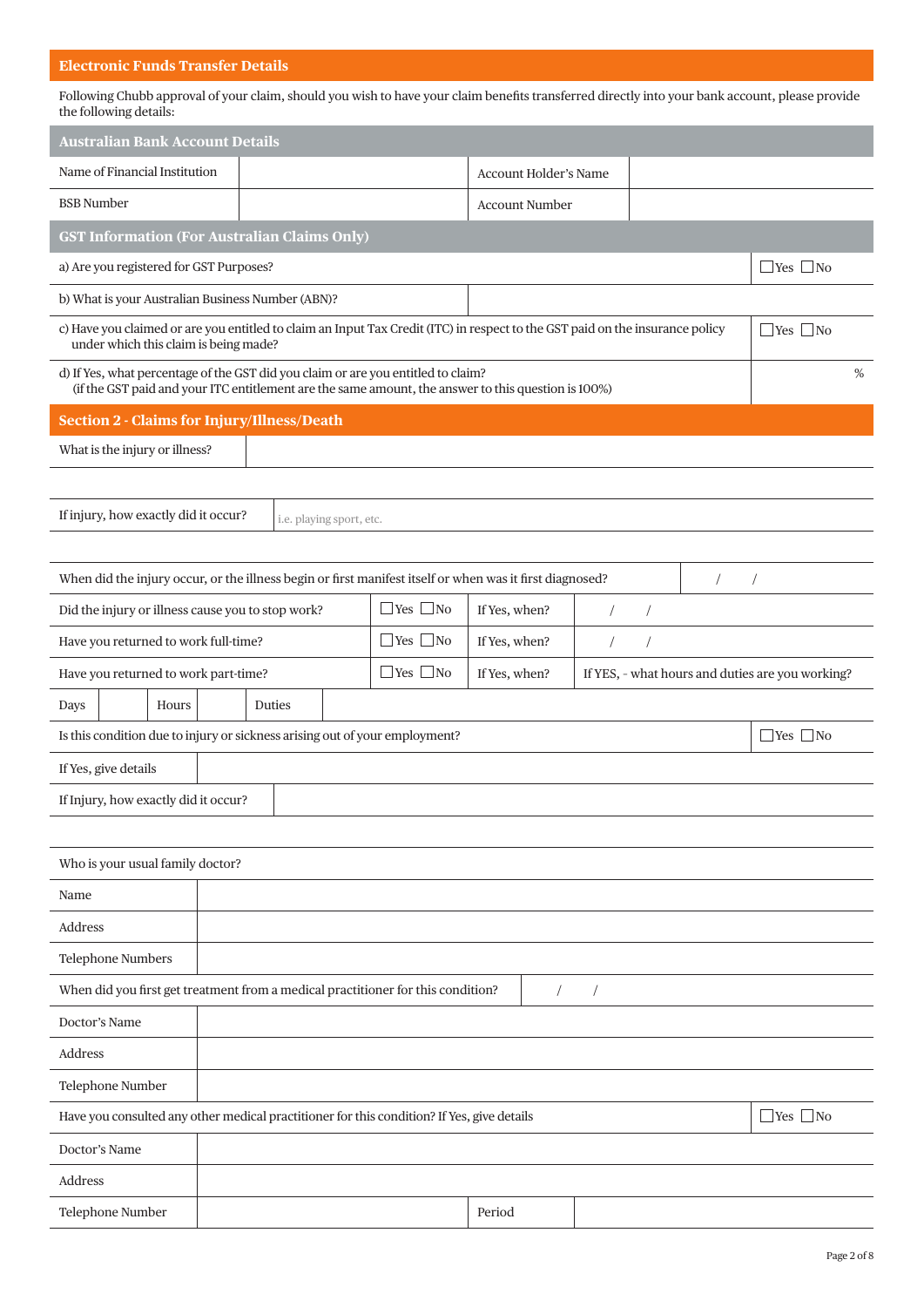#### **Section 2 - Claims for Injury/Illness/Death** (Continued)

Did you go to hospital? If Yes, give details  $\Box$  Yes  $\Box$  No

| <b>Hospital Name</b>                                                                                                  |                                                                                                             |           |           |  |  |                      |                      |  |
|-----------------------------------------------------------------------------------------------------------------------|-------------------------------------------------------------------------------------------------------------|-----------|-----------|--|--|----------------------|----------------------|--|
| Address                                                                                                               |                                                                                                             |           |           |  |  |                      |                      |  |
| Dates of Admission and Discharge                                                                                      |                                                                                                             | Admission | Discharge |  |  |                      |                      |  |
| Number of Days in Hospital                                                                                            |                                                                                                             |           |           |  |  |                      |                      |  |
| During the 24 hours before the injury, did you drink any alcohol or take any drugs? If Yes, give details              |                                                                                                             |           |           |  |  |                      | $\Box$ Yes $\Box$ No |  |
| State types & quantities                                                                                              |                                                                                                             |           |           |  |  |                      |                      |  |
| Have you ever had this or a similar condition in the past? If Yes, give details                                       |                                                                                                             |           |           |  |  | $\Box$ Yes $\Box$ No |                      |  |
| Date(s),                                                                                                              |                                                                                                             |           |           |  |  |                      |                      |  |
| <b>Treatment received</b>                                                                                             |                                                                                                             |           |           |  |  |                      |                      |  |
| Name of treating Doctors/Specialists                                                                                  |                                                                                                             |           |           |  |  |                      |                      |  |
| Addresses of Doctors/Specialist who treated you                                                                       |                                                                                                             |           |           |  |  |                      |                      |  |
| What other significant medical or surgical treatment have you received in the past 5 years? Please give details below |                                                                                                             |           |           |  |  |                      |                      |  |
| Date(s),                                                                                                              |                                                                                                             |           |           |  |  |                      |                      |  |
| Nature of the condition(s) treated                                                                                    |                                                                                                             |           |           |  |  |                      |                      |  |
|                                                                                                                       | Name of treating Doctors/Specialists                                                                        |           |           |  |  |                      |                      |  |
| Addresses of Doctors/Specialist who treated you                                                                       |                                                                                                             |           |           |  |  |                      |                      |  |
|                                                                                                                       | Are you affected by any other long term or chronic disability? If Yes, give details<br>$\Box$ Yes $\Box$ No |           |           |  |  |                      |                      |  |
|                                                                                                                       |                                                                                                             |           |           |  |  |                      |                      |  |

## **Section 3 - Claims for additional Benefits for Injury or Illness**

Not all Policies provide these Benefits. Please only complete if applicable

Are you claiming for:-

- homecare or income replacement after major surgery for cancer
- childminding or income replacement after a child's accident
- home tuition fees after a child's accident
- medical expenses not covered by Medicare
- damage to personal property

Give details, specifying each item

| Item | Amount |
|------|--------|
|      | A\$    |
|      | A\$    |
|      | A\$    |
|      | A\$    |
|      |        |

Please attach invoices or other evidence of the expenses you have incurred or receipts for damaged property.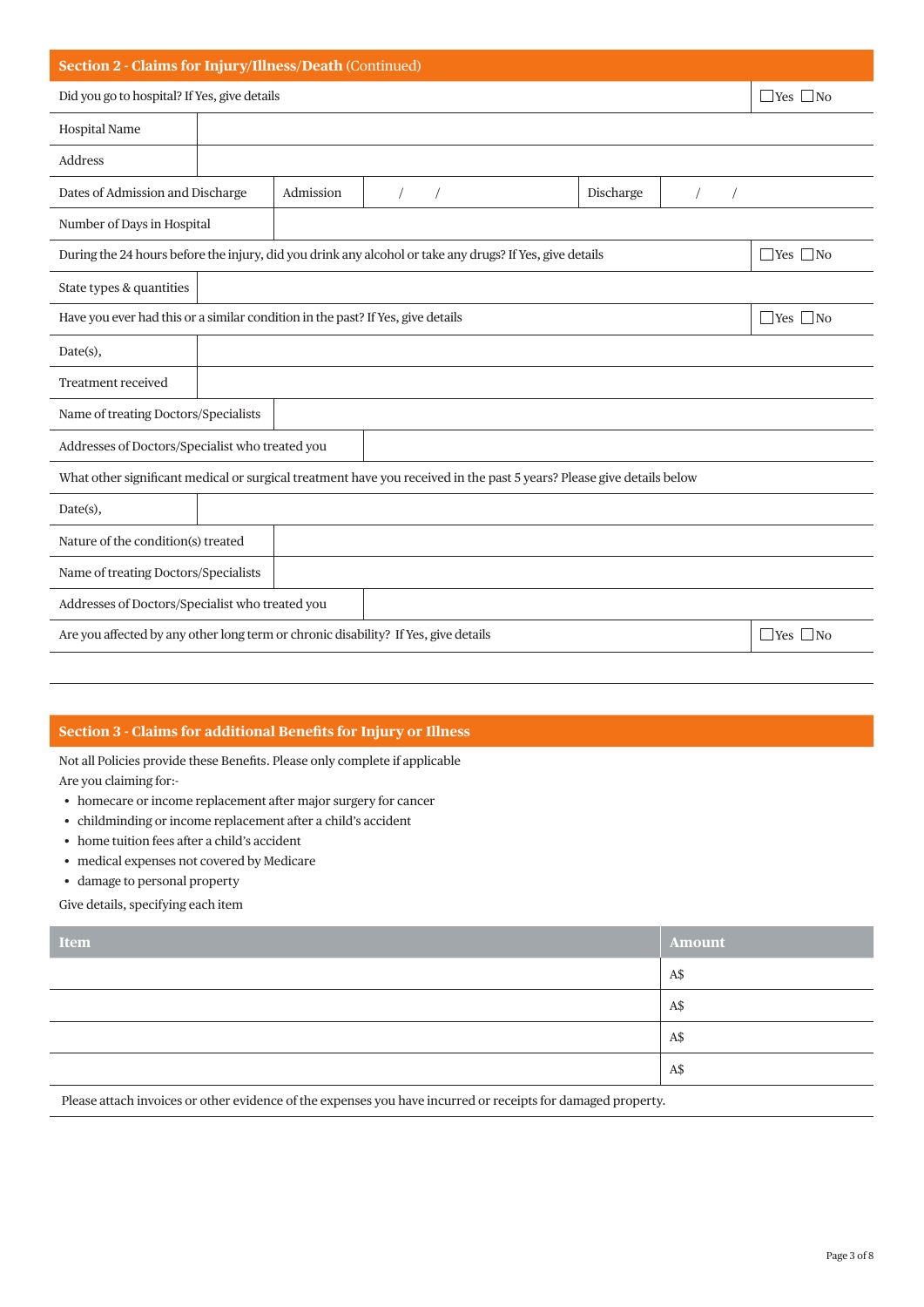## **Section 4 - Other Insurance/Benefits**

Are you claiming insurance or compensation from any other insurance company?

eg. Workers Compensation, Traffic Accident Commission, sports body or any income replacement. If Yes, give details below

 $\Box$ Yes  $\Box$ No

| Name of insured organisation/employer & telephone number                                                                         |                                                                                                                                     |  |      |                         |  |                      |  |  |
|----------------------------------------------------------------------------------------------------------------------------------|-------------------------------------------------------------------------------------------------------------------------------------|--|------|-------------------------|--|----------------------|--|--|
| Name of Insurer                                                                                                                  |                                                                                                                                     |  |      | Telephone No.           |  |                      |  |  |
| Type of cover                                                                                                                    |                                                                                                                                     |  |      | Amount claimed per week |  |                      |  |  |
| $\Box$ Yes $\Box$ No<br>Do you have private health insurance?<br>If Yes, give details                                            |                                                                                                                                     |  |      |                         |  |                      |  |  |
| $\Box$ Yes $\Box$ No<br>Do you have ambulance cover?<br>If Yes, give details                                                     |                                                                                                                                     |  |      |                         |  |                      |  |  |
| <b>Section 5 - To be Completed by Your Employer</b>                                                                              |                                                                                                                                     |  |      |                         |  |                      |  |  |
|                                                                                                                                  | If Self Employed please provide your Tax Assessment advice from the ATO from the previous financial year as proof of your earnings. |  |      |                         |  |                      |  |  |
| Name of Employer                                                                                                                 |                                                                                                                                     |  |      |                         |  |                      |  |  |
| This is to certify that                                                                                                          | of                                                                                                                                  |  |      |                         |  |                      |  |  |
| has been unable to attend his/her occupation as a result of Injury or Sickness from                                              |                                                                                                                                     |  |      |                         |  |                      |  |  |
| His/Her average Gross Weekly Salary at the time of this accident/sickness was                                                    |                                                                                                                                     |  |      | A\$<br>per week         |  |                      |  |  |
| He/She has been employed since                                                                                                   |                                                                                                                                     |  |      |                         |  |                      |  |  |
| His/Her Sick Leave Entitlement at the time of this accident/sickness was                                                         |                                                                                                                                     |  |      |                         |  | days                 |  |  |
| Has a claim for Worker's Compensation been lodged                                                                                |                                                                                                                                     |  |      |                         |  | $\Box$ Yes $\Box$ No |  |  |
| $\Box$ Yes $\Box$ No<br>In the case of a motor vehicle accident has a claim been lodged against the Traffic Accident Commission? |                                                                                                                                     |  |      |                         |  |                      |  |  |
| Signature of Employer or Supervisor                                                                                              |                                                                                                                                     |  |      |                         |  |                      |  |  |
|                                                                                                                                  |                                                                                                                                     |  |      |                         |  |                      |  |  |
| Name of Employer or Supervisor (please print)                                                                                    |                                                                                                                                     |  |      |                         |  |                      |  |  |
| Telephone Number                                                                                                                 |                                                                                                                                     |  | Date |                         |  |                      |  |  |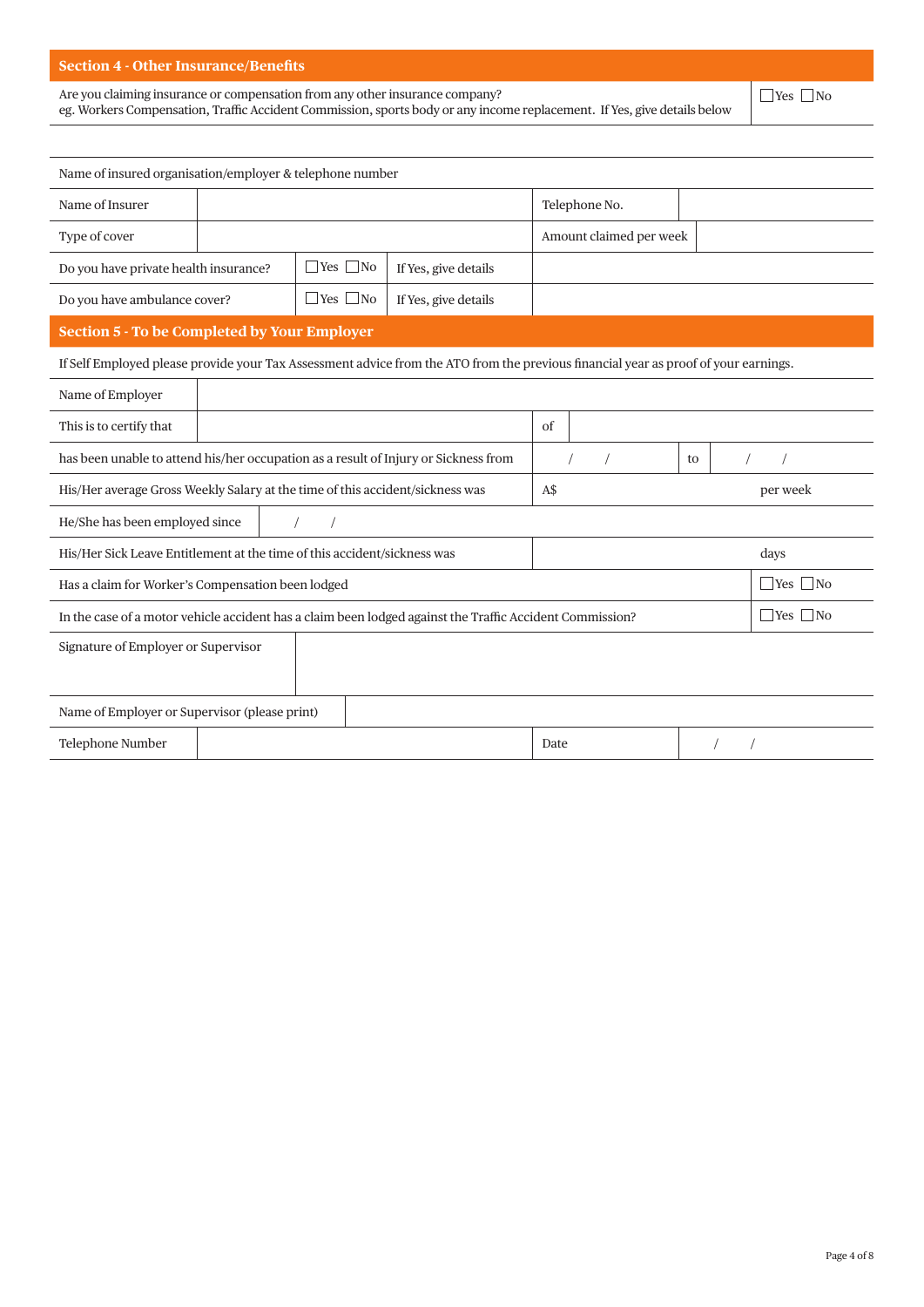#### **Section 6 - Chubb Insurance Australia Limited Claim Privacy Consent, Medical Authority and Declaration**

## **Claim Privacy Consent**

Chubb Insurance Australia Limited (Chubb) is committed to protecting your privacy. Chubb collects, uses and handles your personal information only in accordance with the Privacy Act 1988 (Cth) (Privacy Act). A copy of our Privacy Policy is available on our website at www.chubb.com/au or by contacting our customer relations team on 1800 815 675.

Your personal information will be used by Chubb, or any third party that Chubb provides the information to, for the purpose of assessing your claim or your entitlement to benefits and, if the claim is accepted, for administration of the claim and for planning, product development and research purposes.

Your personal information may include:

- a) any information provided in relation to your claim;
- b) any information that is health information or sensitive information, including, without limitation, your medical history, any treatment received by you and any medication taken or prescribed for you (at any time) or your Health Insurance claims history, including Medicare;
- c) any other personal information that you may provide to Chubb or its third party contractors;
- d) any information relating to any insurance policy on your life, including terms and conditions and claims history;
- e) details of your employment including position, period of employment, remuneration, hours worked and duties performed (at any time); and
- f ) any other information relating to your income, assets, liabilities and solvency; and
- g) any information from third persons who may have information relevant to your eligibility to receive a benefit, or your entitlement to receive an ongoing benefit.

To assess and process your claim Chubb may need to collect your personal information from third parties such as your insurance broker, claims reference services, government organisations (for example, social security agencies or taxation offices), your doctor or other health service provider, any forensic accountant or investigator retained by Chubb, your employers (past and present), your accountant and any businesses which provide information about the commercial activities of persons or, if you are, or have been, bankrupt the trustee of your estate (the 'Parties').

Chubb may disclose your personal information, including health and sensitive information, to other entities within the Chubb Group, other insurers, our reinsurers or third parties, including contractors and contracted service providers (such as assessors or investigators) who we, or those other Chubb Group entities, have engaged to provide a specific service. Those entities may be located overseas, for example the regional head offices of Chubb in Singapore, UK or USA or third parties with whom we or those other Chubb Group entities have subcontracted to provide a specific service for us, which may be located outside of Australia (such as in the Philippines or USA).

Chubb may also disclose your personal information to witnesses in respect to your claim and to government agencies including the police (where we are compelled to by law).

If you do not consent to the terms of this Privacy Consent and Medical Authority or revoke your consent, Chubb may not be able to process or assess your claim.

If you would like to access a copy of your personal information, or to correct or update your personal information, please contact our customer relations team on 1800 815 675 or email CustomerService.AUNZ@chubb.com.

#### **Medical Authority and Declaration**

I understand that by investigating my claim or by accepting proofs of my claim, Chubb has made no acceptance of liability, nor waived any of its rights in defence of any claim arising under the policy.

I agree to Chubb using and disclosing my personal information pursuant to Chubb's Privacy Policy and this document. In the event of any conflict between the documents, this document will be determinative. This consent remains valid unless I alter or revoke it by giving written notice to Chubb's privacy officer.

I authorise any person or entity, including but not limited to the Parties referred to above, to provide to Chubb such personal information (including health information) as Chubb in its absolute discretion considers relevant for its assessment of my claim or my entitlement to benefits. I will use my best endeavours and render all reasonable assistance and co-operation to Chubb in the assessment of my claim. I confirm that any information that I supply will be true and correct and that I will not withhold any information likely to affect the acceptance or handling of my claim. I understand that my claim may be denied if the information supplied is untrue, or I have not revealed all relevant facts.

I appoint Chubb to do everything necessary or expedient to give effect to the transactions contemplated by the consents and authorisations in this document and to execute, on my behalf, any documents or to do such acts required to give effect to this Privacy Consent and Medical Authority.

| Signature of Claimant | Date |  |
|-----------------------|------|--|
| Name of Claimant      |      |  |
| Signature of Witness  | Date |  |
| Name of Witness       |      |  |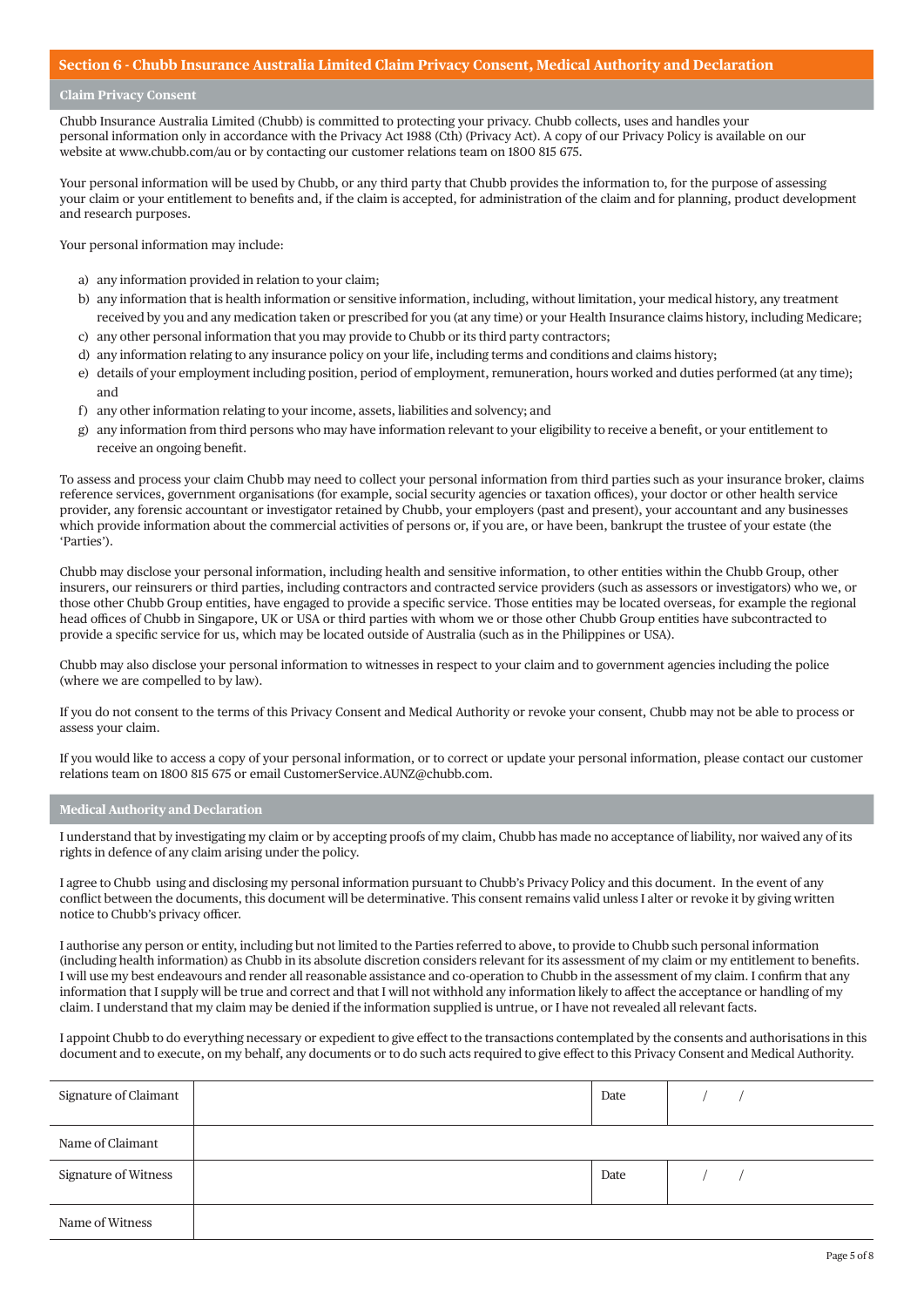| <b>Section 7 - Medical Practitioner's Statement to Company</b>                                                                   |                      |  |  |  |  |  |  |
|----------------------------------------------------------------------------------------------------------------------------------|----------------------|--|--|--|--|--|--|
| The Policyholder is responsible for any fee for this statement.<br>This form should be completed and returned to Chubb promptly. |                      |  |  |  |  |  |  |
| Patient's Full Name                                                                                                              |                      |  |  |  |  |  |  |
| Height<br>Weight<br>Date of Birth<br>$\sqrt{2}$<br>kgs<br>$\sqrt{2}$<br>cms                                                      |                      |  |  |  |  |  |  |
| Diagnosis (if fracture or dislocation, describe nature and location i.e. Simple, Compound                                        |                      |  |  |  |  |  |  |
|                                                                                                                                  |                      |  |  |  |  |  |  |
|                                                                                                                                  |                      |  |  |  |  |  |  |
| Cause:                                                                                                                           |                      |  |  |  |  |  |  |
| If available please provide a copy of X-ray report                                                                               |                      |  |  |  |  |  |  |
| Is this condition an injury $\Box$ or an illness or an illness $\Box$                                                            |                      |  |  |  |  |  |  |
| Does the patient have any other injury or illness that is contributing to the condition? eg: Osteoporosis                        | $\Box$ Yes $\Box$ No |  |  |  |  |  |  |
| If Yes, give details                                                                                                             |                      |  |  |  |  |  |  |
| Is condition due to injury or sickness arising out of the patient's employment?                                                  | $\Box$ Yes $\Box$ No |  |  |  |  |  |  |
| If Yes, give details                                                                                                             |                      |  |  |  |  |  |  |
| Was the disability sports related?                                                                                               | $\Box$ Yes $\Box$ No |  |  |  |  |  |  |
| If Yes, give details                                                                                                             |                      |  |  |  |  |  |  |
| Date of onset/first symptoms?                                                                                                    |                      |  |  |  |  |  |  |
| When did the patient first consult you for this condition?                                                                       |                      |  |  |  |  |  |  |
| Has the patient ever had the same or similar condition?                                                                          | $\Box$ Yes $\Box$ No |  |  |  |  |  |  |
| If Yes, give details                                                                                                             |                      |  |  |  |  |  |  |
| How long have you been the patient's usual doctor/medical practice?<br>years                                                     |                      |  |  |  |  |  |  |
| Has the patient been hospitalised?<br>Date of Admission<br>Date of Discharge<br>$\sqrt{2}$                                       | $\prime$             |  |  |  |  |  |  |
| Name of Hospital                                                                                                                 |                      |  |  |  |  |  |  |
| Name of patient's usual doctor/medical practice                                                                                  |                      |  |  |  |  |  |  |
| Has the patient had surgery or is it anticipated?                                                                                | $\Box$ Yes $\Box$ No |  |  |  |  |  |  |
| If Yes, give details                                                                                                             |                      |  |  |  |  |  |  |
| Date performed or anticipated<br>Name of hospital<br>$\sqrt{2}$<br>$\overline{1}$                                                |                      |  |  |  |  |  |  |
| $\Box$ Yes $\Box$ No<br>Did you provide other medical services (including pathology) to the patient?                             |                      |  |  |  |  |  |  |
| If Yes, itemise, date,<br>give details                                                                                           |                      |  |  |  |  |  |  |
| $\sqrt{2}$                                                                                                                       |                      |  |  |  |  |  |  |
| $\Box$ Yes $\Box$ No<br>Was the patient referred by you or to you?                                                               |                      |  |  |  |  |  |  |
| Please provide:                                                                                                                  |                      |  |  |  |  |  |  |
| Name of referring doctor                                                                                                         |                      |  |  |  |  |  |  |
| Address of referring doctor                                                                                                      |                      |  |  |  |  |  |  |
| Date of referral<br>$\sqrt{2}$<br>$\overline{1}$                                                                                 |                      |  |  |  |  |  |  |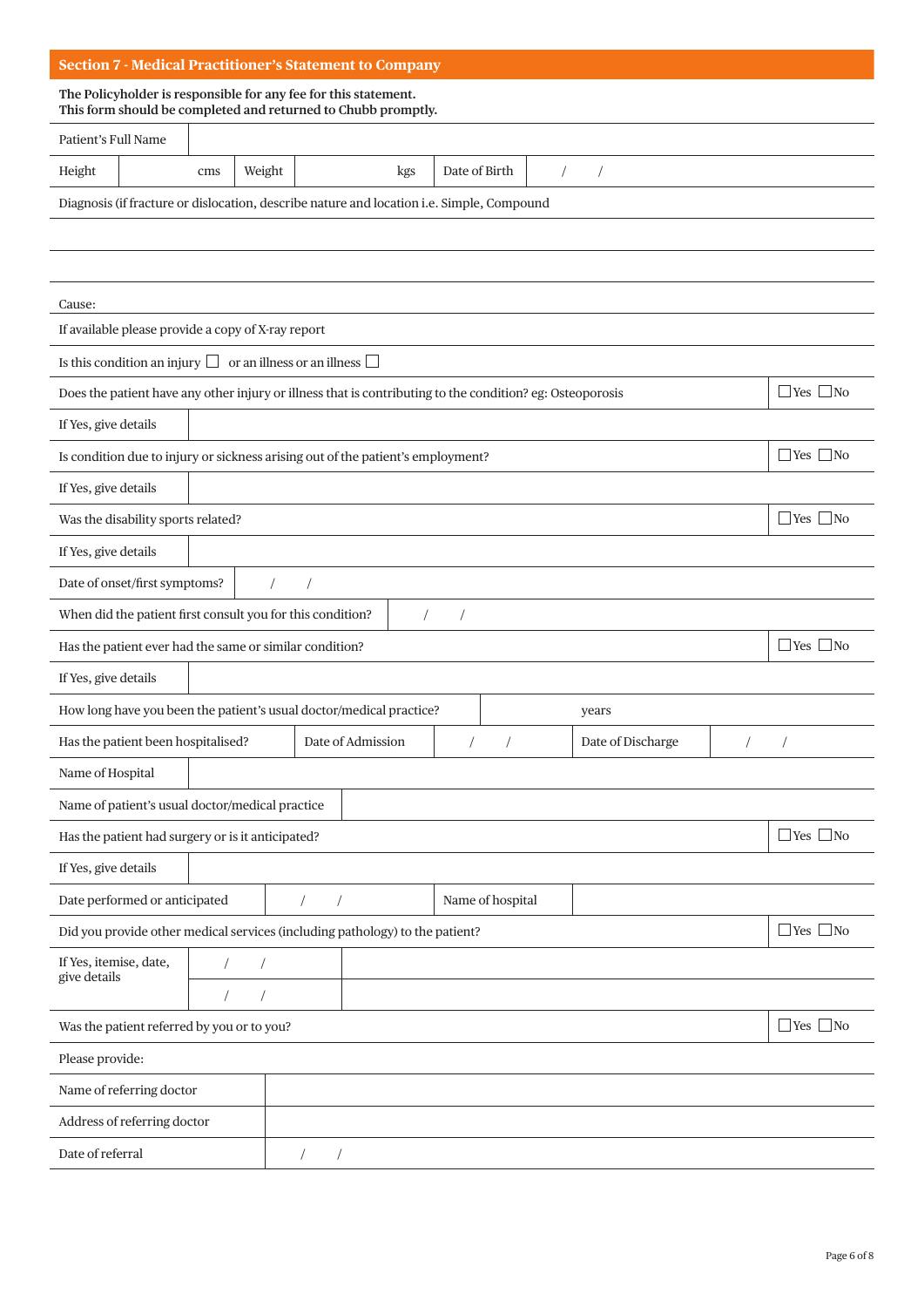| <b>Section 7 - Medical Practitioner's Statement to Company (Continued)</b>                                                                                                                                                                                                                                                                                                                                                                                   |           |                                                                   |      |  |  |  |    |  |  |
|--------------------------------------------------------------------------------------------------------------------------------------------------------------------------------------------------------------------------------------------------------------------------------------------------------------------------------------------------------------------------------------------------------------------------------------------------------------|-----------|-------------------------------------------------------------------|------|--|--|--|----|--|--|
| Is the patient still disabled?                                                                                                                                                                                                                                                                                                                                                                                                                               | $\Box$ No | when did the patient return to work?                              |      |  |  |  |    |  |  |
|                                                                                                                                                                                                                                                                                                                                                                                                                                                              | Yes       | how long will the patient be:                                     |      |  |  |  |    |  |  |
|                                                                                                                                                                                                                                                                                                                                                                                                                                                              |           | Totally Disabled (unable to perform any part of their occupation) | from |  |  |  | to |  |  |
|                                                                                                                                                                                                                                                                                                                                                                                                                                                              |           | Partially Disabled (able to perform part of their occupation)     | from |  |  |  | to |  |  |
| $\mathcal{L} = \mathcal{L} = \mathcal{L} = \mathcal{L} = \mathcal{L} = \mathcal{L} = \mathcal{L} = \mathcal{L} = \mathcal{L} = \mathcal{L} = \mathcal{L} = \mathcal{L} = \mathcal{L} = \mathcal{L} = \mathcal{L} = \mathcal{L} = \mathcal{L} = \mathcal{L} = \mathcal{L} = \mathcal{L} = \mathcal{L} = \mathcal{L} = \mathcal{L} = \mathcal{L} = \mathcal{L} = \mathcal{L} = \mathcal{L} = \mathcal{L} = \mathcal{L} = \mathcal{L} = \mathcal{L} = \mathcal$ |           |                                                                   |      |  |  |  |    |  |  |

If partially disabled, what duties could the patient perform and for how many hours a week?

|                                                                                                                                                                                                                                    |  |      |  | Hours per week |  |  |
|------------------------------------------------------------------------------------------------------------------------------------------------------------------------------------------------------------------------------------|--|------|--|----------------|--|--|
| Has the patient requested medical evidence for the current disability to be issued to any other insurance company, accident<br>commission, Workers Compensation insurer, Social Security, sports body or any other insurance body? |  |      |  |                |  |  |
| If Yes, give details:                                                                                                                                                                                                              |  |      |  |                |  |  |
| Name of Company and Claim No.                                                                                                                                                                                                      |  |      |  |                |  |  |
| Contact Name and Telephone No.                                                                                                                                                                                                     |  |      |  |                |  |  |
| Remarks:                                                                                                                                                                                                                           |  |      |  |                |  |  |
|                                                                                                                                                                                                                                    |  |      |  |                |  |  |
|                                                                                                                                                                                                                                    |  |      |  |                |  |  |
|                                                                                                                                                                                                                                    |  |      |  |                |  |  |
| Signature of medical practitioner                                                                                                                                                                                                  |  | Date |  |                |  |  |
| Name - print                                                                                                                                                                                                                       |  |      |  |                |  |  |
| Qualifications                                                                                                                                                                                                                     |  |      |  |                |  |  |
| Address                                                                                                                                                                                                                            |  |      |  |                |  |  |
| Telephone Number                                                                                                                                                                                                                   |  |      |  |                |  |  |